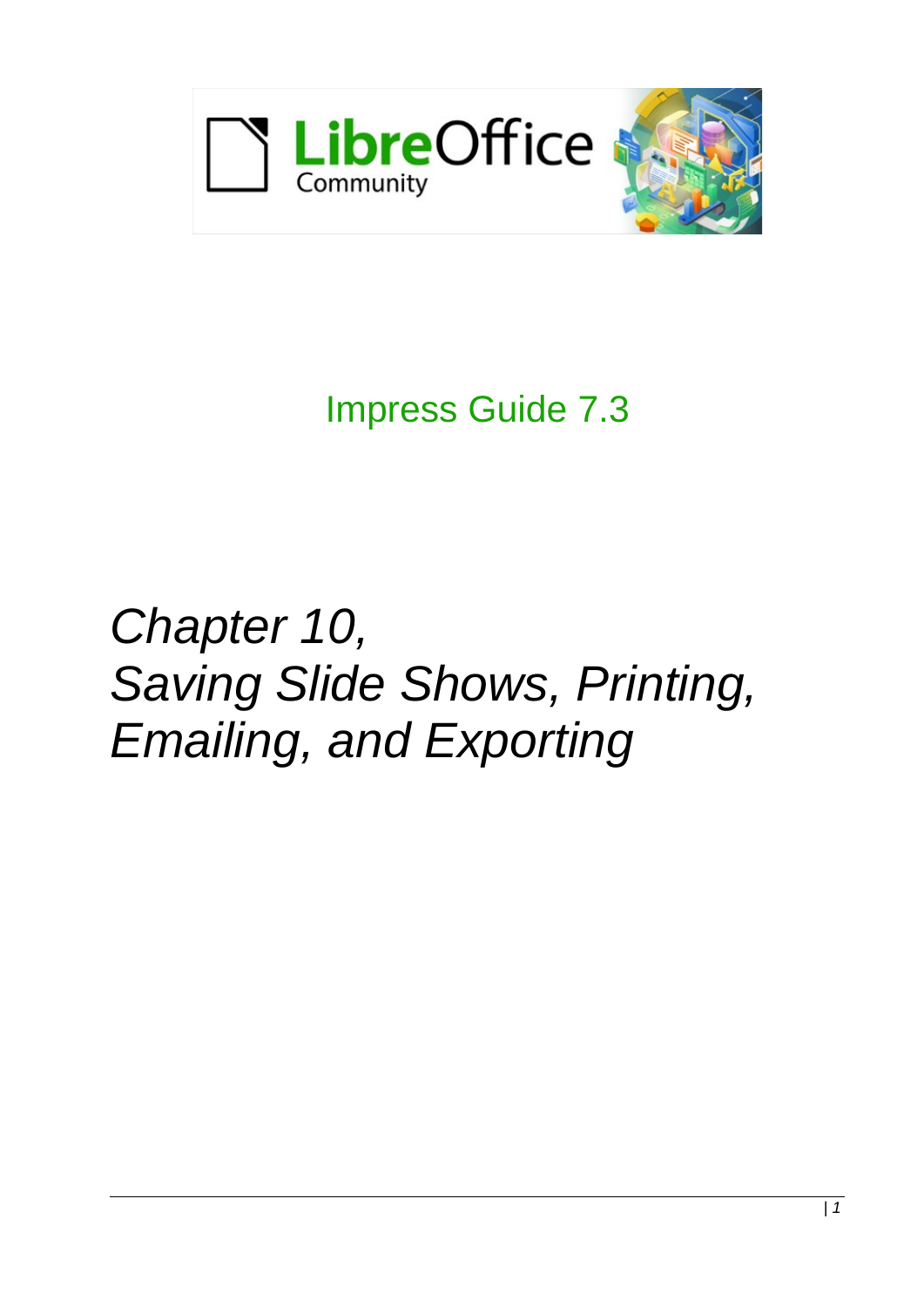# <span id="page-1-4"></span>**Copyright**

This document is Copyright © 2022 by the LibreOffice Documentation Team. Contributors are listed below. This document maybe distributed and/or modified under the terms of either the GNU General Public License (<https://www.gnu.org/licenses/gpl.html>), version 3 or later, or the Creative Commons Attribution License (<https://creativecommons.org/licenses/by/4.0/>), version 4.0 or later.

All trademarks within this guide belong to their legitimate owners.

#### <span id="page-1-3"></span>**Contributors**

| To this edition      |                   |                   |
|----------------------|-------------------|-------------------|
| Peter Schofield      | Kees Kriek        |                   |
| To previous editions |                   |                   |
| Peter Schofield      | Michele Zarri     | Jean Hollis Weber |
| Elliot Turner        | Vasudev Narayanan | Rachel Kartch     |
|                      |                   |                   |

#### <span id="page-1-2"></span>**Feedback**

Please direct any comments or suggestions about this document to the Documentation Team's mailing list: [documentation@global.libreoffice.org](mailto:documentation@global.libreoffice.org)



Everything sent to a mailing list, including email addresses and any other personal information that is written in the message, is publicly archived and cannot be deleted.

#### <span id="page-1-1"></span>**Publication date and software version**

Published May 2022. Based on LibreOffice 7.3 Community. Other versions of LibreOffice may differ in appearance and functionality.

## <span id="page-1-0"></span>**Using LibreOffice on macOS**

Some keystrokes and menu items are different on macOS from those used in Windows and Linux. The table below gives some common substitutions for the instructions in this document. For a detailed list, see the application Help.

| <b>Windows or Linux</b>                  | macOS equivalent                                             | <b>Effect</b>                       |
|------------------------------------------|--------------------------------------------------------------|-------------------------------------|
| <b>Tools &gt; Options on</b><br>Menu bar | LibreOffice > Preferences<br>on Menu bar                     | Access to setup options             |
| Right-click                              | Ctrl+click and/or right-click<br>depending on computer setup | Opens a context menu                |
| Ctrl or Control                          | <b><math>\frac{1}{2}</math></b> and/or Cmd or Command        | Used with other keys                |
| Alt                                      | <b>∠</b> and/or <i>Alt</i> or <i>Option</i>                  | Used with other keys                |
| F <sub>11</sub>                          | $\mathcal{H}+T$                                              | Open the Styles deck in the Sidebar |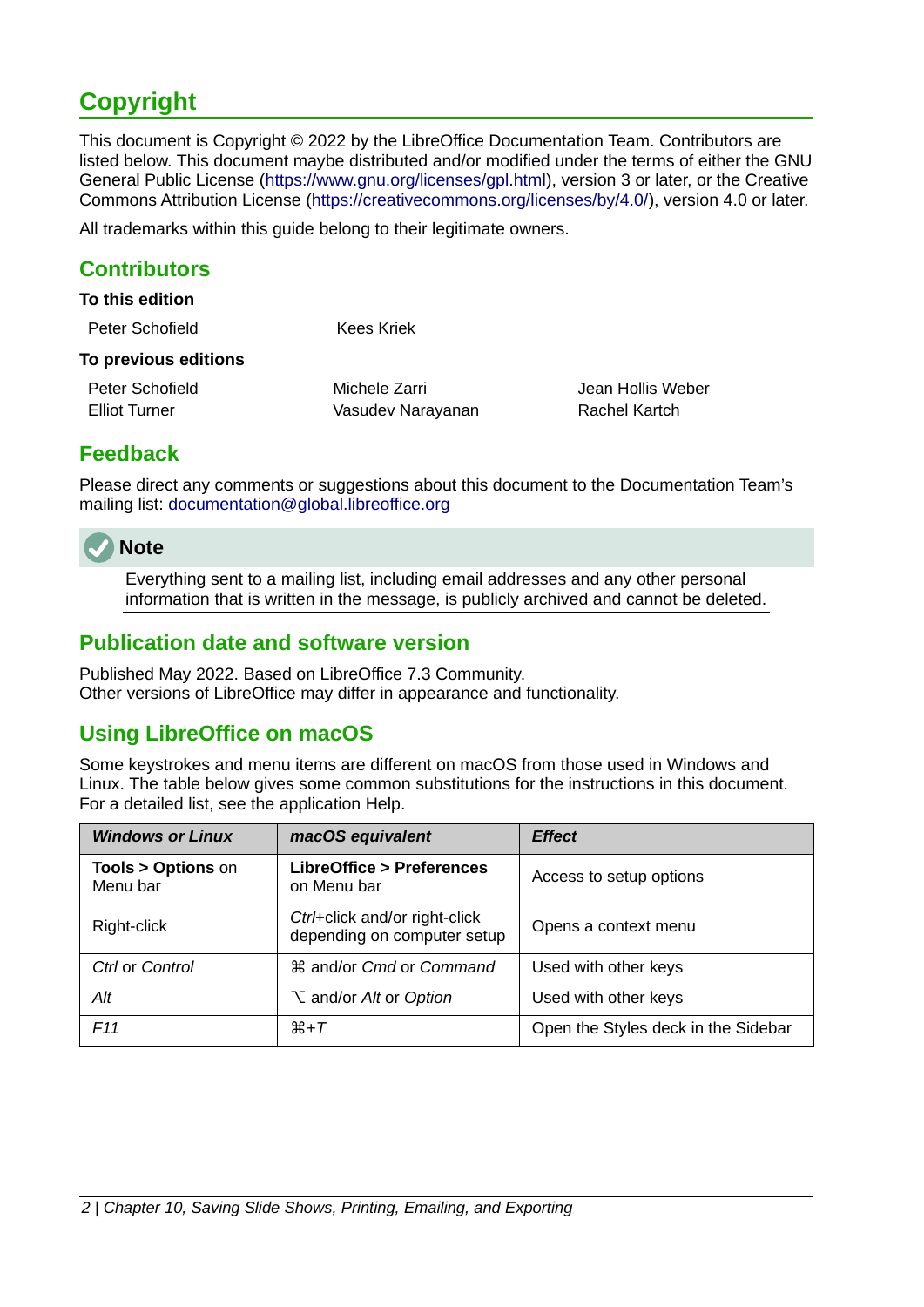# **Contents**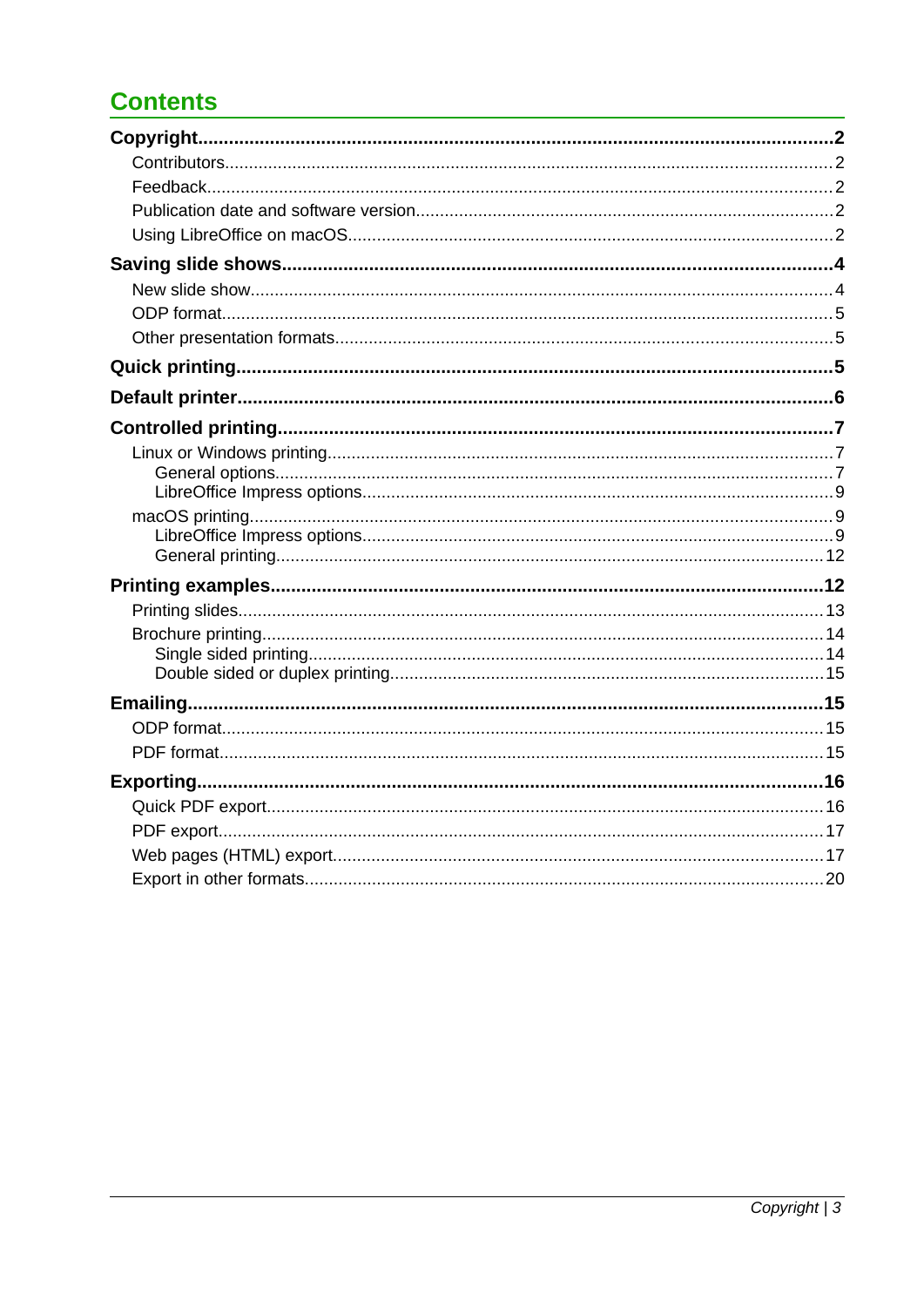# <span id="page-3-1"></span>**Saving slide shows**

Slide shows created in Impress are, by default, saved in the Open Document Presentation (ODP) format. However, Impress can open and save a slide show in other widely used and recognized presentation formats.

#### <span id="page-3-0"></span>**New slide show**

- 1) Create a new slide show. For more information, see Chapter 1, Introducing Impress and Chapter 9, Slide Shows and Photo Albums.
- 2) Save the new slide show using one of the following methods to open a file browser window (Figure [1\)](#page-3-2).
	- Click on **Save** on the Standard toolbar.
	- Go to **File > Save** on the Menu bar.
	- Use the keyboard shortcut *Ctrl+S* (macOS ⌘*+S*).
- 3) Navigate to the folder where the slide show is to be saved.
- 4) Enter a filename in the *File name*, *Name*, or *Save as* text box, depending on computer operating system.
- 5) Select a file format from the drop-down list at the bottom of the file browser window. By default, the file format is ODF Presentation (.odp).

| Cancel                         | libreoffice-presentation-template-community<br>Name                | $\hbox{\tt Q}$<br>Save     |
|--------------------------------|--------------------------------------------------------------------|----------------------------|
| ∩ Home                         | $_{\odot}$<br>Library<br>media<br>psf<br>Home<br>$\,$<br>$\langle$ | C.                         |
| Desktop                        | Name<br>$\wedge$ Size<br>Type                                      | Modified                   |
| Documents                      | <b>WebKit</b>                                                      | 19 Feb                     |
|                                | VirtualBox<br>UIKitSystem                                          | 29 Nov 2020<br>12 Nov 2020 |
| <b><i><u>Downloads</u></i></b> | <b>Trial</b>                                                       | 14 Nov 2020                |
| <b>J</b> Music                 | <b>Translation</b>                                                 | 16 Dec 2020                |
|                                | SyncedPreferences                                                  | 11:07                      |
| Pictures                       | Suggestions                                                        | Yesterday                  |
| <b>FI</b> Videos               | studentd                                                           | Fri                        |
| WD Silver                      | Staging                                                            | Fri                        |
|                                | $\triangleq$<br>Spelling                                           | 12:21                      |
| WD Black                       | Sounds<br>$\triangleq$<br>Sharing                                  | 12 Feb 2020<br>12 Feb 2020 |
| Toshiba Silver                 | Services<br>$\triangle$                                            | 12 Feb 2020                |
|                                | Screen Savers                                                      | 12 Feb 2020                |
| Toshiba Black                  | $\triangleq$<br>ScreenRecordings                                   | 12 Mar 2020                |
| $\Box$ Home                    | Saved Application State<br>$\triangleq$                            | 10:25                      |
|                                | SafariSafeBrowsing                                                 | 12 Feb 2020                |
| GoogleDrive                    | Safari<br>$\triangleq$                                             | 12:17                      |
| <b>Buffalo</b>                 | Reminders<br>$\triangleq$                                          | 12 Feb 2020                |
|                                | Receipts                                                           | 25 Mar 2020                |
| $\Box$ iCloud                  | <b>Printers</b><br>$\triangle$<br><b>Preferences</b>               | 27 Apr<br>12:29            |
|                                | <b>PreferencePanes</b>                                             | 12 Feb 2020                |
| + Other Locations              | PersonalizationPortrait                                            | 17 Nov 2020                |
|                                | <b>Passes</b>                                                      | 10:04                      |
|                                | <b>Parallels</b>                                                   | 10:24                      |
|                                | News                                                               | 4 Sep                      |
|                                | Mobile Documents                                                   | Yesterday                  |
|                                | Metadata                                                           | 13 Feb 2020                |
|                                | Messages                                                           | 10:04                      |
|                                | Maps                                                               | 12 Feb 2020                |
| Encrypt with GPG key           | Mail                                                               | 13 Nov 2020                |
| Edit filter settings           | ODF Presentation (.odp)                                            | $\checkmark$               |
| Save with password             |                                                                    |                            |

6) Click on **Save** to save the slide show and close the file browser window.

<span id="page-3-2"></span>*Figure 1: File browser for saving new slide show*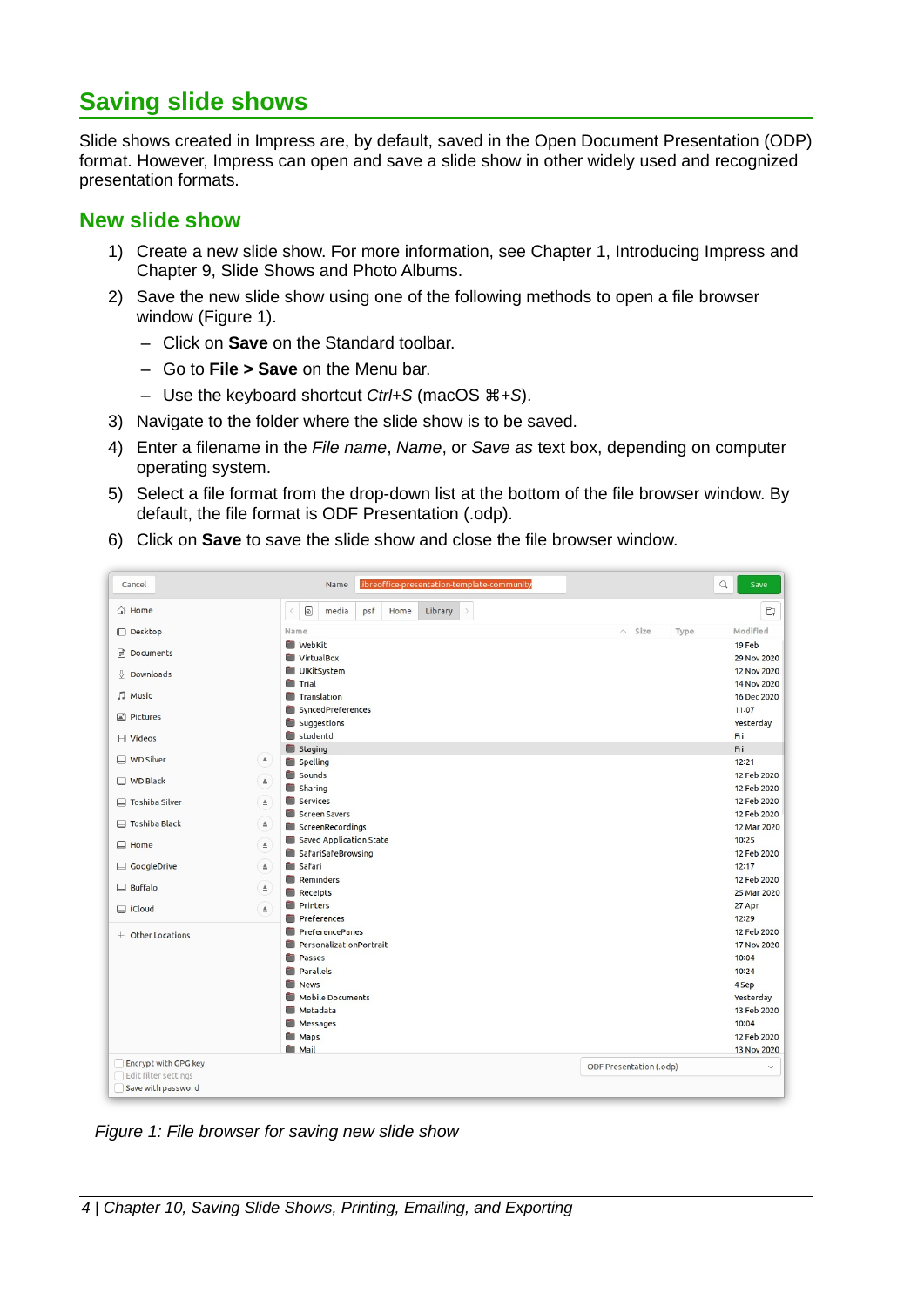

*Figure 2: Confirm File Format dialog*

# **Note**

<span id="page-4-3"></span>If the slide show is not being saved in the ODP presentation format, a Confirm File Format dialog (Figure [2](#page-4-3)) opens asking confirmation of the file format selected.

## <span id="page-4-2"></span>**ODP format**

- 1) Open a slide show in Impress and make all the required changes. Impress opens slide shows that have been saved in a presentation format that Impress recognizes.
- 2) Save the slide show in ODP format using one of the following methods:
	- Click on **Save** on the Standard toolbar.
	- Go to **File > Save** on the Menu bar.
	- Use the keyboard shortcut *Ctrl+S* (macOS ⌘*+S*).

#### <span id="page-4-1"></span>**Other presentation formats**

- 1) Open a slide show in Impress and make all the required changes. Impress opens slide shows that have been saved in a presentation format that Impress recognizes.
- 2) Save the slide show in a presentation format that Impress recognizes, use one of the following methods:
	- Click the triangle ▼ to the right of **Save** on the Standard toolbar and select **Save As** from the drop-down menu.
	- Go to **File > Save As** on the Menu bar.
	- Use the keyboard shortcut *Ctrl+S* (macOS ⌘*+Shift+S*).
- 3) In the file browser window that opens, navigate to the folder where the slide show is to be saved.
- 4) Enter a filename in the *Name* text box.
- 5) Select a presentation file format from the drop-down list at the bottom of the file browser window. By default, the file format is ODF Presentation (.odp).
- 6) Click on **Save** to save the slide show and close the file browser window.

# <span id="page-4-0"></span>**Quick printing**

To quickly print a document or presentation, click on **Print Directly** on the Standard toolbar (Figure [3](#page-5-1)) to send the entire document to the default printer that is defined for the computer.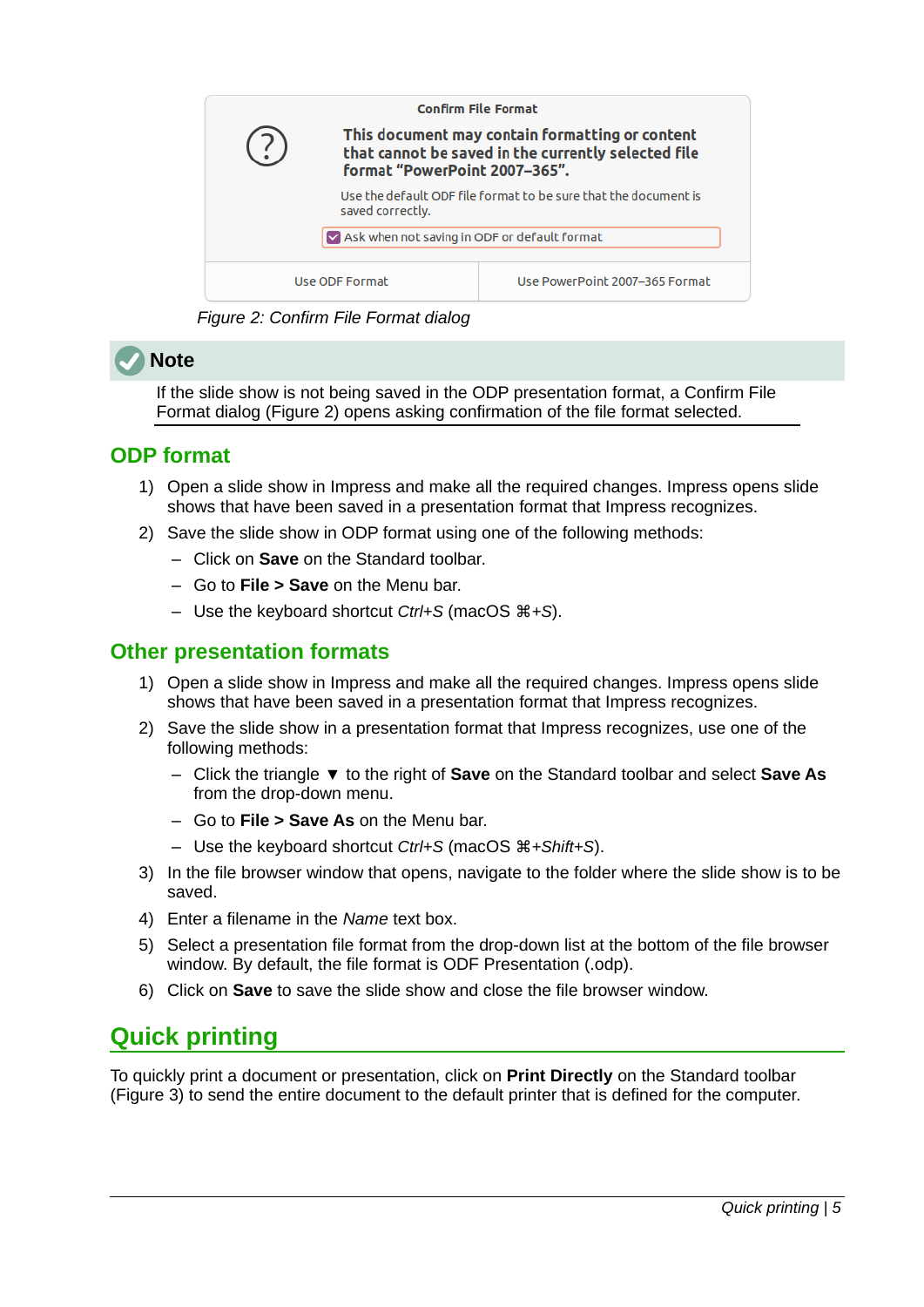

*Figure 3: Standard toolbar with Print Directly installed*

If **Print Directly** is not visible on the Standard toolbar, it can be added as follows:

- <span id="page-5-1"></span>1) Right-click in an empty area on the Standard toolbar and select **Visible Buttons** from the context menu.
- 2) Select **Print Directly** from the list of available tools and the **Print Directly** tool is added to the Standard toolbar.

# **Note**

The action of **Print Directly** can be changed by sending a document to the printer defined for the document instead of the default printer defined for the computer. Go to **Tools > Options > Load/Save > General** (macOS **LibreOffice > Preferences > Load/Save > General**) on the Menu bar and select the option *Load printer settings with the document*.

# <span id="page-5-0"></span>**Default printer**

To specify the default printer, go to **File > Printer Setup** on the Menu bar to open the Printer Setup dialog. An example of a Printer Setup dialog is shown in Figure [4.](#page-5-2)

- 1) Select the required printer from the printers listed in the *Name* drop-down list.
- 2) Click on **Properties** to open the Properties dialog for the selected printer and select the required options from those available in the dialog. The options available in this dialog depends on the type of printer connected to the computer and the computer operating system being used.
- 3) Click **OK** to save the selected options and close the Properties dialog.
- 4) Click **OK** to save the printer selection and close the Printer Setup dialog.

|                   | <b>Printer Setup</b>                                |
|-------------------|-----------------------------------------------------|
| <b>Printer</b>    |                                                     |
| Name:             | CUPS-BRF-Printer $\blacktriangledown$<br>Properties |
| Status:           |                                                     |
| Location:         | Type: CUPS:CUPS-BRF-Printer                         |
| Comment: CUPS-BRF |                                                     |
| Help              | Cancel<br>OK                                        |

<span id="page-5-2"></span>*Figure 4: Example of a Printer Setup dialog*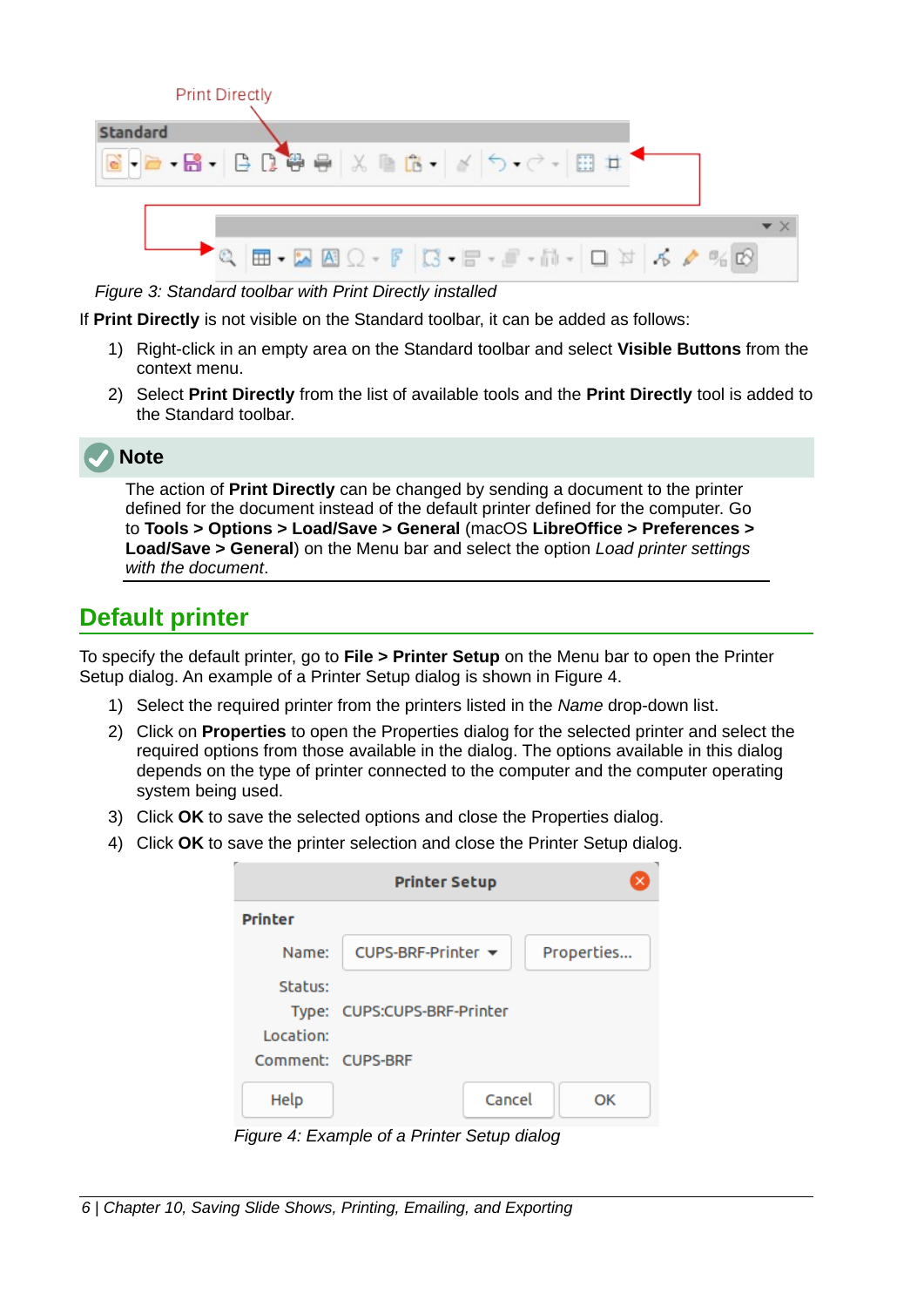# <span id="page-6-2"></span>**Controlled printing**

For more control over printing, open and use the Print dialog using one of the following methods. Due to different computer setups and operating systems, the print dialog that opens may differ from the dialogs shown in this user guide. However, the printing options available for LibreOffice remain the same.

- Go to **File > Print** on the Menu bar.
- Use the keyboard shortcut *Ctrl+P* (macOS ⌘*+P*).
- Click on **Print** on the Standard toolbar.

# **Note**

The options selected in the Print dialog only apply to the printing of the current document that is open in Impress. To specify default print settings for LibreOffice, go to **Tools > Options > LibreOffice > Print** (macOS **LibreOffice > Preferences > LibreOffice > Print**) on the Menu bar to open the Options LibreOffice Print dialog.

# **Note**

Any print options selected with the Print dialog when printing from Impress overrides the default printer settings that have been set using **Tools > Options > LibreOffice > Print** (macOS **LibreOffice > Preferences > LibreOffice > Print**) and **Tools > Options > LibreOffice Impress > Print** (macOS **LibreOffice > Preferences > LibreOffice Impress > Print).**

# **Note**

Due to different computer setups and different operating systems, the print dialog that opens may differ from the dialogs displayed in this chapter. However, the printing options available for LibreOffice remain the same.

## <span id="page-6-1"></span>**Linux or Windows printing**

#### <span id="page-6-0"></span>*General options*

The following general options are an example of what may be available on the **General** page of the Print dialog (Figure [5](#page-7-0)).

- **Printer** –– select the printer to use from the printers available in the drop-down list.
- **Properties** –– click on this button to open the properties dialog for the printer being used. The options available in this dialog depends on the type of printer connected to the computer and the computer operating system being used.
- **Range and Copies** –– select from the following options:
	- *All Slides* –– prints all the slides in the presentation.
	- *Selection* –– prints the slides selected in LibreOffice Impress.
	- *Slides* –– select the page number(s) to print. For multiple pages, use the format 1, 3, 7 or  $1 - 5$ , 7, 9 for page number selection.
	- *Include* –– select from the drop-down list *Odd and Even Pages*, *Odd Pages*, or *Even Pages*.
	- *More > Paper sides* –– select from the drop-down list *Print on one side (simplex), Print on both sides (duplex long edge)*, or *Print on both sides (duplex short edge)*.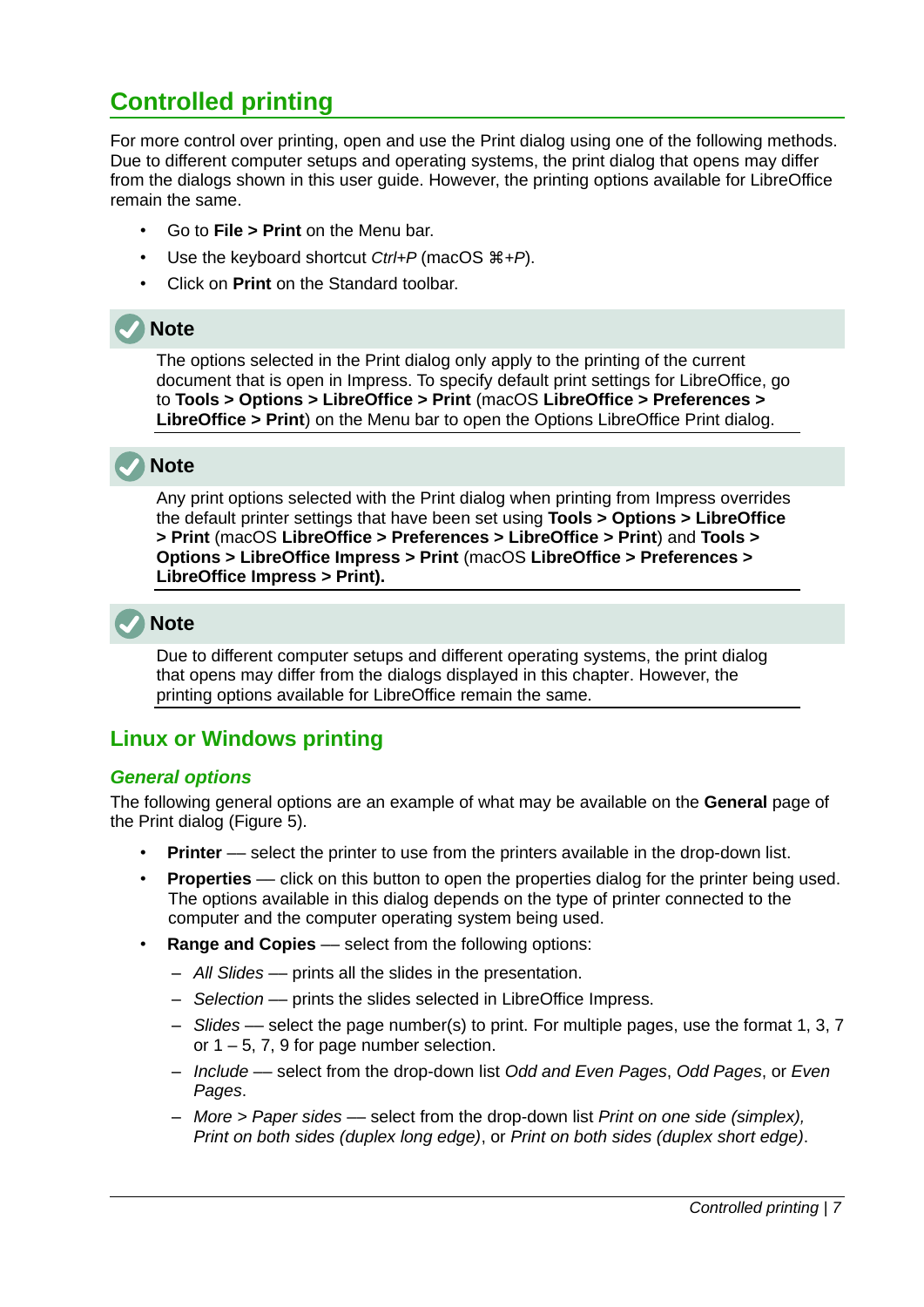|                                          | Print                                                       |
|------------------------------------------|-------------------------------------------------------------|
|                                          | General<br>LibreOffice Impress                              |
|                                          | <b>Printer</b>                                              |
|                                          | Canon TS6100 series<br>$\checkmark$                         |
|                                          | Status:<br>Properties                                       |
|                                          | <b>Range and Copies</b><br>All Slides Selection             |
| 297 mm (A4)                              | ○ Slides:                                                   |
|                                          | Include:<br>Odd and Even Pages<br>$\checkmark$              |
| LibreOffice <sup>®</sup>                 | $~\vee$ More                                                |
|                                          | Print on one side (simplex)<br>Paper sides:<br>$\checkmark$ |
| $210$ mm<br><b>Presentation Template</b> | Number of copies:<br>n<br>$\! + \!\!\!\!$                   |
| * LibreOffice Design Team                | $\Box$<br>$\vee$ Collate                                    |
| Version 2011-10-20 (Production)          | Order: Create separate print jobs for collated output       |
| LibreOffice                              | Print in reverse order<br>Page Layout                       |
| LibreOffice Productivity Sun             | A4 210mm x 297mm<br>Paper size:<br>$\checkmark$             |
|                                          | Orientation:<br>Automatic<br>$\checkmark$                   |
|                                          | $~\vee$ More                                                |
|                                          | Pages per sheet:<br>$\mathbf{1}$<br>$\checkmark$            |
|                                          |                                                             |
|                                          | Left to right, then down<br>Order:<br>$\checkmark$          |
|                                          | Draw a border around each page<br><b>Brochure</b>           |
| Preview<br>/5<br>1                       |                                                             |
| Help                                     | Print<br>Cancel                                             |

*Figure 5: Print dialog - General page*

- <span id="page-7-0"></span>– *More > Number of copies* –– enter number of printed copies required for the document.
- *More > Collate* –– collates multiple printed copies into separate documents.
- *More > Order* –– select from *Create separate print jobs for collated output* (only available when more than one copy is being printed) or *Print in reverse order*.
- **Page Layout** select from the following options:
	- *Paper size* –– select the paper size to use from drop-down list
	- *Orientation* –– select from the drop-down list *Automatic*, *Portrait* or *Landscape*.
	- *More > Pages per sheet* –– select from the drop-down list how many pages are printed on one sheet of paper.
	- *More > Order* –– select from the drop-down list the printing order of multiple pages on one sheet of paper.
	- *More > Draw a border around each page* –– when multiple slides are printed on one sheet of paper, a border is drawn around each slide.
	- *More > Brochure* –– prints the document so the pages can be folded into a brochure or booklet.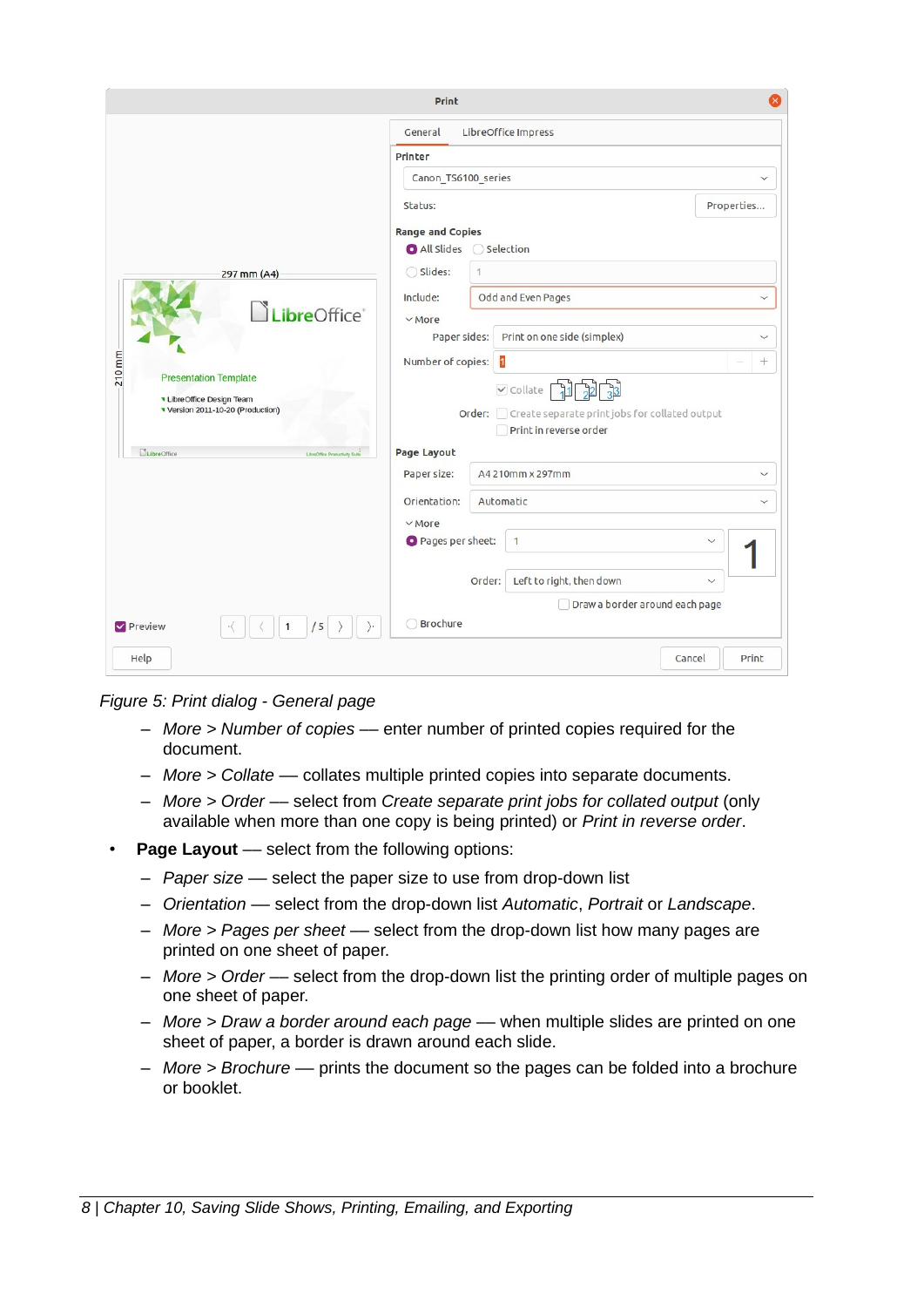|                                                                                                                                                                                    | Print                                                                                                     |                                                                                               |        |              |
|------------------------------------------------------------------------------------------------------------------------------------------------------------------------------------|-----------------------------------------------------------------------------------------------------------|-----------------------------------------------------------------------------------------------|--------|--------------|
|                                                                                                                                                                                    | General                                                                                                   | LibreOffice Impress                                                                           |        |              |
|                                                                                                                                                                                    | <b>Document</b>                                                                                           |                                                                                               |        |              |
|                                                                                                                                                                                    | Type:                                                                                                     | Slides                                                                                        |        | $\checkmark$ |
| 279 mm (Letter)                                                                                                                                                                    | Slides per page:                                                                                          | According to layout                                                                           |        | $\checkmark$ |
|                                                                                                                                                                                    | Order:                                                                                                    | Left to right, then down                                                                      |        | $\checkmark$ |
| LibreOffice <sup>®</sup><br>$216$ mm<br><b>Presentation Template</b><br>LibreOffice Design Team<br>Version 2011-10-20 (Production)<br>LibraOffice Productivity Subs<br>LibreOffice | <b>Contents</b><br>Slide name<br>Date and time<br>Hidden pages<br>Color<br>O Original colors<br>Grayscale |                                                                                               |        |              |
| Preview<br>/5<br>\.<br>1                                                                                                                                                           | Black & white<br><b>Size</b><br>O Original size<br>◯ Fit to printable page                                | Distribute on multiple sheets of paper<br>$\bigcirc$ Tile sheet of paper with repeated slides |        |              |
| Help                                                                                                                                                                               |                                                                                                           |                                                                                               | Cancel | Print        |

<span id="page-8-3"></span>*Figure 6: Print dialog - LibreOffice Impress page*

#### <span id="page-8-2"></span>*LibreOffice Impress options*

The following options are available on the **LibreOffice Impress** page of the Print dialog (Figure [6](#page-8-3)) where settings are defined specific to the current document type:

- **Contents** when selected prints *Slide name*, *Date and time* on the slides and any *Hidden pages* in the presentation.
- **Color** prints the presentation in *Original colors*, *Grayscale*, or *Black & white*.
- **Size** print the presentation using one of the following options:
	- *Original size* –– prints the slide using its original size.
	- *Fit to printable page* –– the presentation size is changed so that it fits on the paper size used for printing.
	- *Distribute on multiple sheets of paper* –– used if the slides are too large for the paper size being used.
	- *Tile sheet of paper with repeated slides* –– used to print several slides of a presentation on a sheet of paper.

#### <span id="page-8-1"></span>**macOS printing**

#### <span id="page-8-0"></span>*LibreOffice Impress options*

By default, when the Print dialog opens, the page for LibreOffice Impress printing options is already selected, as shown in Figure [7.](#page-9-0)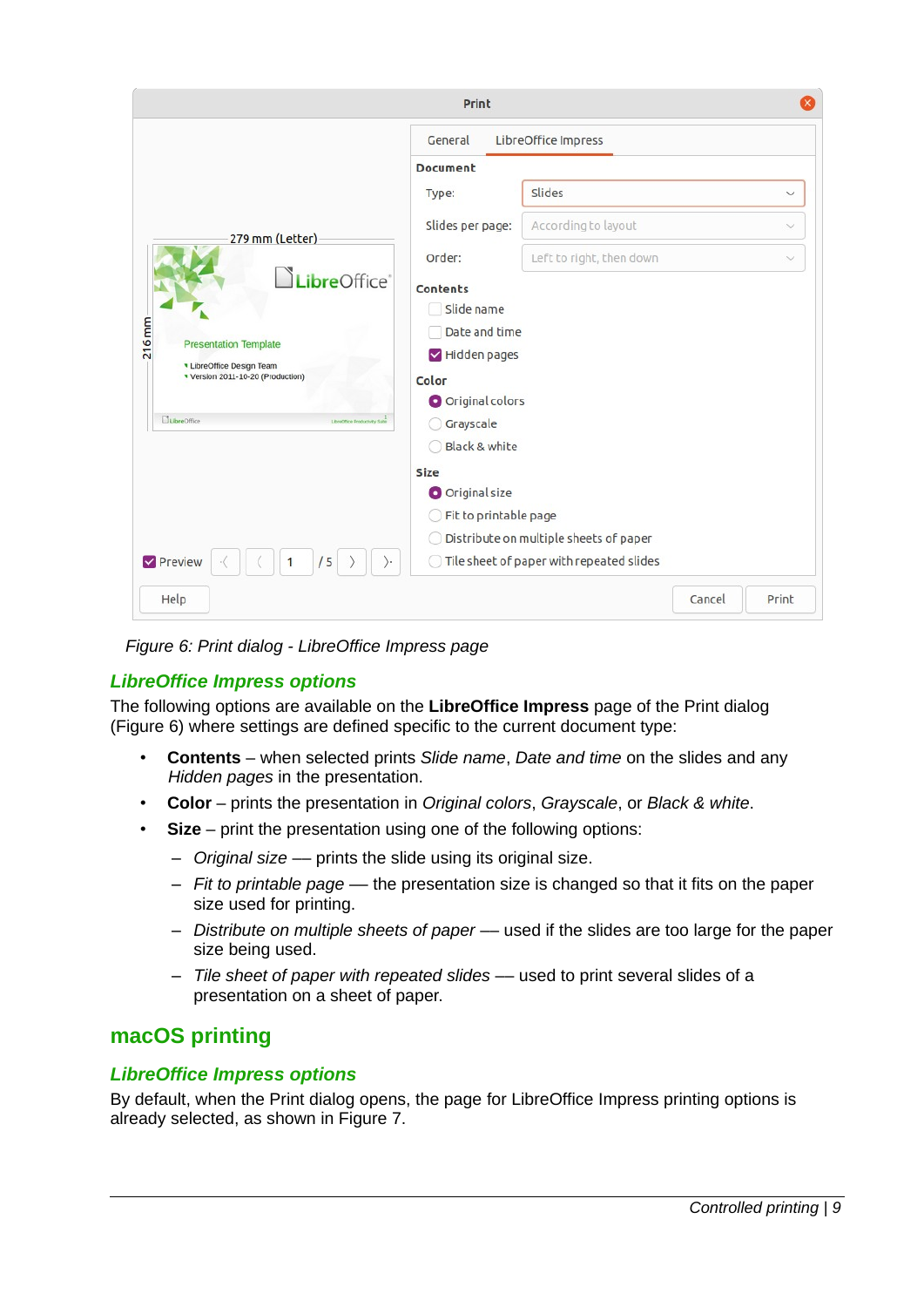| $\ll$                                                         | $1$ of $5$            |              | $>$ $\gg$ | Canon TS6100 series<br>Printer:<br>G                      |
|---------------------------------------------------------------|-----------------------|--------------|-----------|-----------------------------------------------------------|
|                                                               |                       |              |           | Default Settings<br>Presets:<br>Θ                         |
| <b>Clumcoffice</b>                                            |                       |              |           | $\hat{\cdot}$<br>Black & White V Two-Sided<br>Copies: 1   |
|                                                               | Presentation Template |              |           | Pages: All                                                |
|                                                               |                       |              |           | O From:<br>$\vert$ 1<br>to: 5                             |
| *LibreOffice Design Team<br>*Version 2011-10 -20 (Production) |                       |              |           | LibreOffice<br>$\circ$                                    |
|                                                               |                       |              |           | LibreOffice Impress<br>More                               |
|                                                               |                       | LibreOffice' |           | Print selection only                                      |
|                                                               |                       |              |           | Slides<br>Θ<br>Document                                   |
|                                                               |                       |              |           | According to layout<br>ੋ<br>Slides per page:              |
|                                                               |                       |              |           | Left to right, then down<br>$\hat{\mathcal{C}}$<br>Order: |
|                                                               |                       |              |           | Contents                                                  |
|                                                               |                       |              |           | Slide name                                                |
|                                                               |                       |              |           | Date and time                                             |
|                                                               |                       |              |           | Hidden pages                                              |
|                                                               |                       |              |           | Colour<br>Original colours<br>о                           |
|                                                               |                       |              |           | Greyscale                                                 |
|                                                               |                       |              |           | Black & white                                             |

*Figure 7: Print dialog – macOS - LibreOffice Impress options*

- <span id="page-9-0"></span>**Printer** –– select the printer to be used from the drop-down list. If the default printer is being used, then this printer will already be selected.
- **Presets** select from the drop-down list a printing preset. The presets available depend on the type of printer connected to the computer. This also includes any custom presets that have been created.
- **Copies** –– enter the number of copies to be printed.
- **Black & White** –– select this option to print the presentation in monochrome if the printer selected is capable of color printing.
- **Two-Sided** –– select this option to print the presentation double sided if the printer selected is capable of double sided printing.
- **Pages** > *All* –– prints all the pages in the document.
- **Pages** > *From: to:* –– select the page number(s) to print. For multiple pages, use the format 1, 3, 7 or  $1 - 5$ , 7, 9 for page number selection.
- **Print selection only** only prints the selected area(s) or object(s) in the current drawing.
- **Document** –– select the type of document to print from the drop-down list: *Slides*; *Handouts*; *Notes*; *Outline*.
- **Slides per page** –– only available when *Handouts* is selected as the document type. Select from the drop-down list either *According to layout*, or the number of slides per page.
- **Order** –– only available when *Handouts* is selected as the document type. Select from the drop-down list either *Left to right, then down* or *Top to bottom, then right*.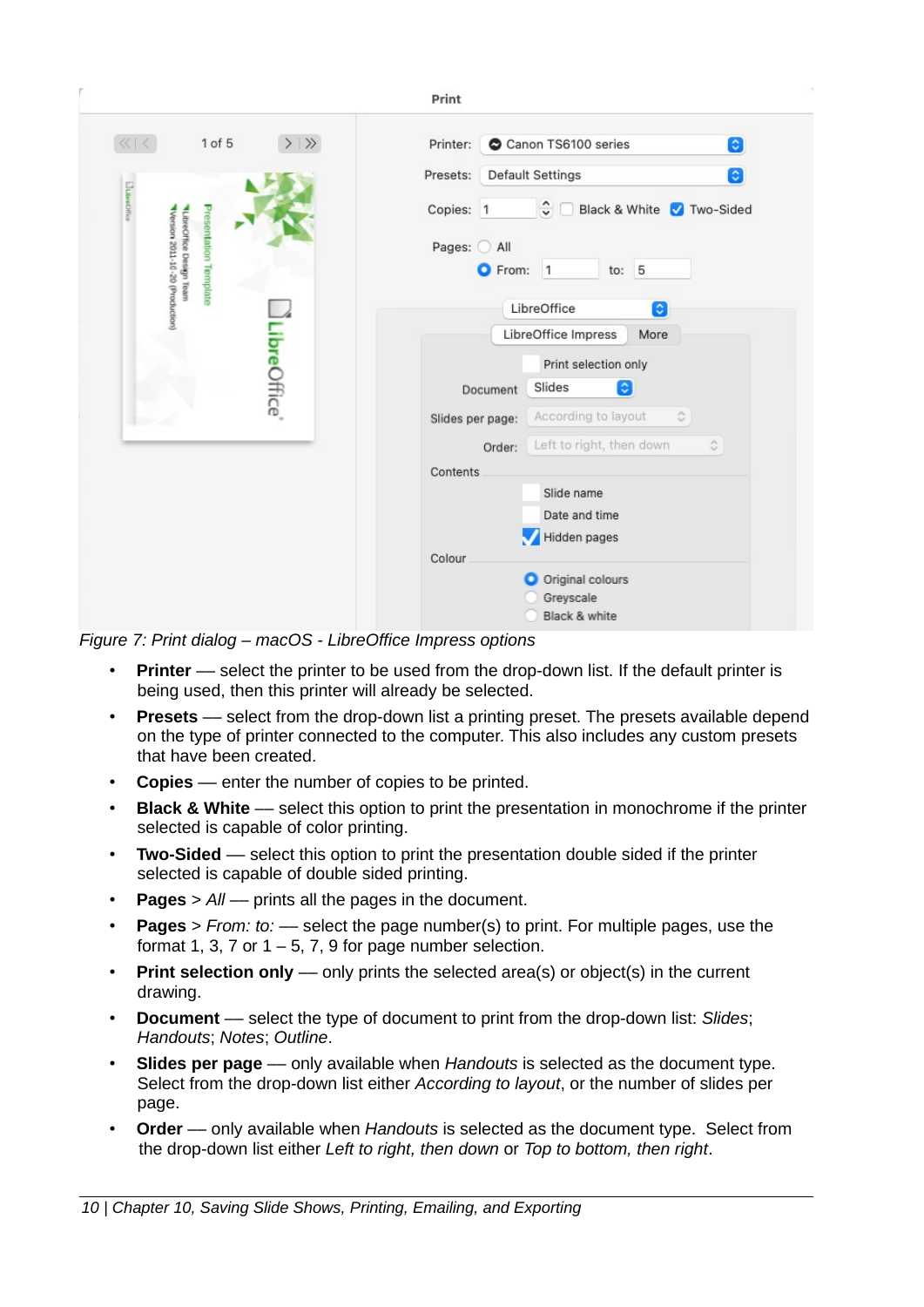

*Figure 8: Print dialog – macOS - LibreOffice Impress More options*

- <span id="page-10-0"></span>• **Contents** –– when selected prints *Slide name*, *Date and time* on the slides and any *Hidden pages* in the presentation.
- **Color** prints the presentation in *Original colors*, *Grayscale*, or *Black & white*.

To access more printing options in **LibreOffice Impress**, click on **More** to open the second page of LibreOffice Impress options, as shown by the example in Figure [8](#page-10-0).

- **Size** –– print the presentation using one of the following options:
	- *Original size* –– prints the slides using the original size.
	- *Fit to printable page* –– the slide size is changed so that it fits on the paper size used for printing.
	- *Distribute on multiple sheets of paper* –– used if the slides are too large for the paper size being used.
	- *Tile sheet of paper with repeated slides* –– used to print multiple copies of a slide on a page.
- **Brochure** –– when selected, prints the document so the pages can be folded into a brochure or booklet.
- **Include** select which pages to print from the drop-down list: *All pages; Front sides/right pages; Back sides/left pages*. Only available when **Brochure** is selected.
	- *Use only paper tray from printer preferences* when selected, the printer tray selected on the printer overrides the selected tray in the printer properties on the computer.
	- *All Slides* all the slides in the slide show are printed.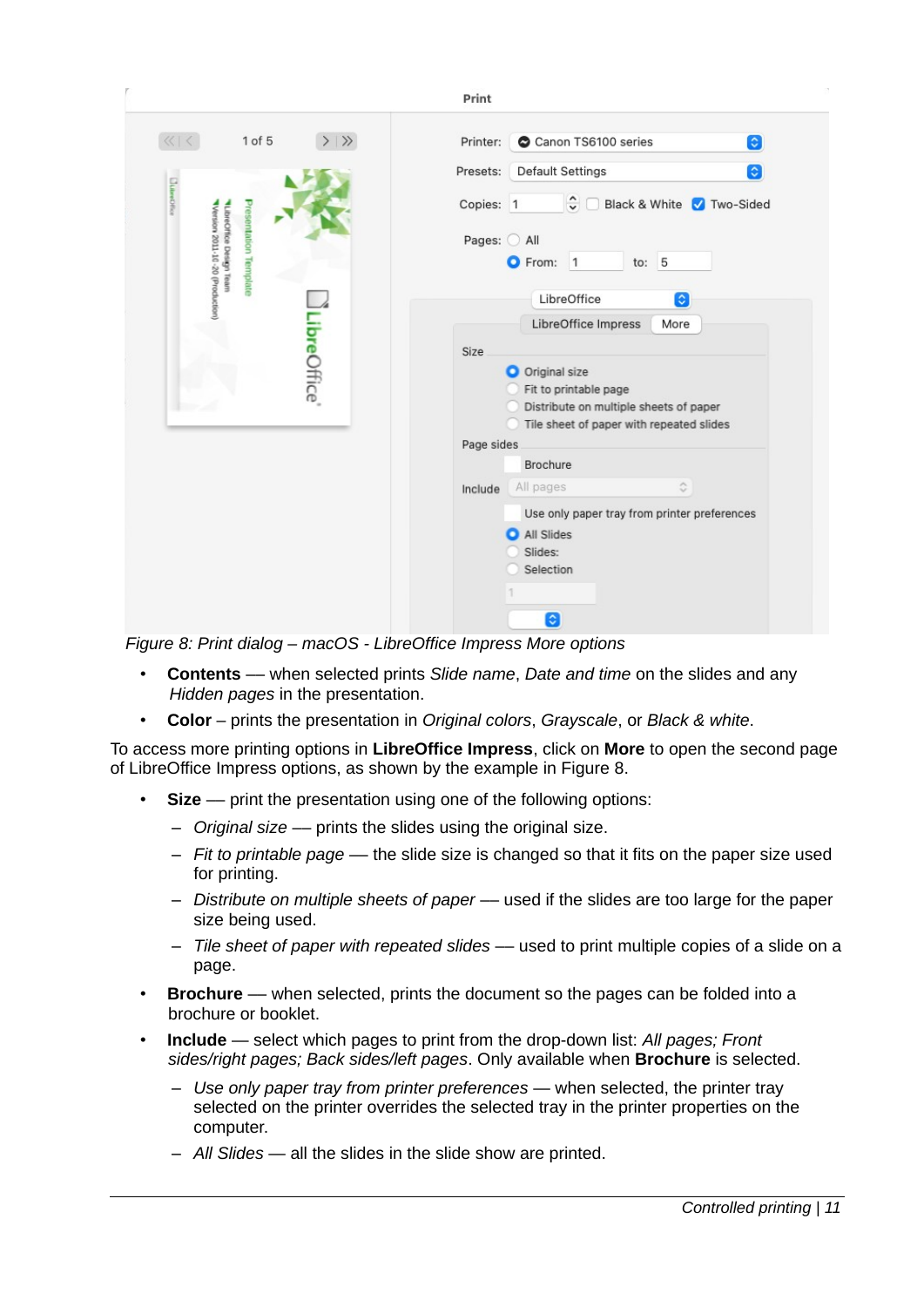- *Slides:* enter the slide number(s) in the text box that are to be printed. For multiple slides, use the format 1, 3, 7 or  $1 - 5$ , 7, 9 for slide number selection.
- *Selection* prints the slides selected in LibreOffice Impress in the Slides pane.

#### <span id="page-11-1"></span>*General printing*

Click on the LibreOffice drop-down list to select the general printing. The following options are an example only.

- **Media & Quality**
	- *Feed from* –– select from the drop-down list the paper tray to use if the printer has more than one paper tray.
	- *Media Type* –– select from the drop-down list the paper type that has been loaded into the paper tray being used, for example *Envelope, Photo, Plain Paper*.
	- *Quality* –– select the level of printing quality required.
- **Layout**
	- *Pages per sheet* –– select from the drop-down list how many slides are printed on one sheet of paper.
	- *Layout Direction* –– select the printing order of multiple slides on one sheet of paper.
	- *Border* –– when multiple slides are printed on one sheet of paper, a border is drawn around each slide.
	- *Two-Sided* –– select from the drop-down list how a multi-page document is going to be bound: *Off; Long-Edge binding; Short-Edge binding, Booklet*.
	- *Reverse page orientation* –– if LibreOffice prints the slides in the wrong order, select this option and print the document again.
	- *Flip horizontally* –– if LibreOffice prints the pages in the wrong orientation, select this option and print the document again.
- **Paper Handling**
	- *Collate pages* –– when selected collates multiple printed copies into separate documents.
	- *Pages to Print* –– select which slides in the document to print from the drop-down list: *All pages; Odd only; Even only*.
	- *Page Order* –– select the page printing order from the drop-down list: *Automatic; Normal; Reverse*.
	- *Scale to fit paper size* –– adjusts the printed slide to fit the paper size.
	- *Destination Paper Size* –– select a paper size from the options available in the drop-down list. Only available if *Scale to fit paper size* has been selected.
- **Cover Page** –– provides options of when to print a cover page and the type of of cover page.
- **Watermark** –– provides options to print watermark text on the slides, for example *Confidential* if the presentation is of a sensitive nature.

# <span id="page-11-0"></span>**Printing examples**

The following printing instructions are examples only. Actual method of printing may differ from these examples as this depends on computer operating system, computer setup, and the printer being used. For more information on printing, see the *Writer Guide*.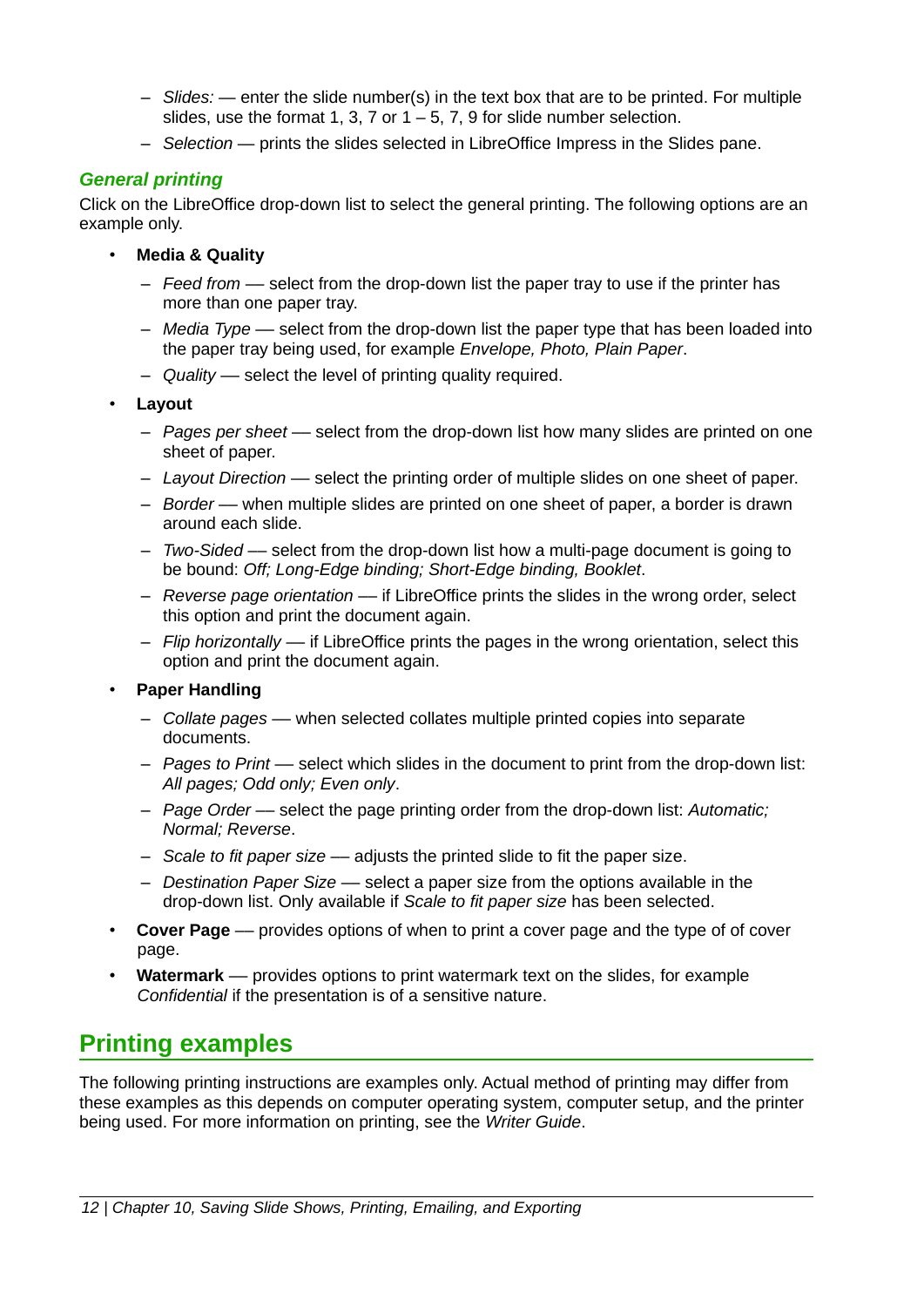|                                                                                                                                                                                        | Properties of Canon_TS6100_series |                |        |              |
|----------------------------------------------------------------------------------------------------------------------------------------------------------------------------------------|-----------------------------------|----------------|--------|--------------|
| Paper<br><b>Device</b>                                                                                                                                                                 |                                   |                |        |              |
| Option:                                                                                                                                                                                |                                   | Current value: |        |              |
| Print Color as Gray<br><b>Manual Text</b><br><b>Manual Graphics</b><br>Manual Images<br>Media Type<br>Collate<br><b>Proof &amp; Print</b><br>Manual Feed (Tray 1)<br><b>Output Bin</b> | On<br>Off                         |                |        |              |
|                                                                                                                                                                                        |                                   |                |        |              |
| Printer language type:                                                                                                                                                                 | Automatic: PDF<br>$\checkmark$    |                |        |              |
| Color:                                                                                                                                                                                 | From driver                       |                |        |              |
| Color depth:                                                                                                                                                                           | 24 Bit                            |                |        | $\checkmark$ |
|                                                                                                                                                                                        |                                   |                | Cancel | OK           |

<span id="page-12-1"></span>*Figure 9: Example dialog for printer properties*

## <span id="page-12-0"></span>**Printing slides**

The following printing procedure is an example only. Actual printing procedure does depend on computer operating system and how the computer has been setup.

- 1) Open the Print dialog using one of the following methods:
	- Go to **File > Print** on the Menu bar.
	- Use the keyboard shortcut *Ctrl+P* (macOS ⌘*+P*).
	- Click on **Print** on the Standard toolbar.
- 2) Click on **General** to open the page for general print options and, if necessary, select a printer from the **Printer** drop-down list of printers available.
- 3) If necessary, in **Printer** click on *Properties* to display a properties dialog for the selected printer and select the options required. Click **OK** to save the Properties selection and close the dialog. Actual printer properties available depend on the printer selected and computer operating system being used. An example of a printer properties dialog is shown in Figure [9.](#page-12-1)
- 4) In **Range and Copies**, select which slides to print, odd or even pages, the paper sides to print on (simplex or duplex), number of copies, collate multiple copies, and the print order.
- 5) In **Page Layout**, select the paper size, orientation, pages per sheet, and, if necessary, brochure printing.
- 6) Click on **LibreOffice Impress** to open the page for LibreOffice Impress print options.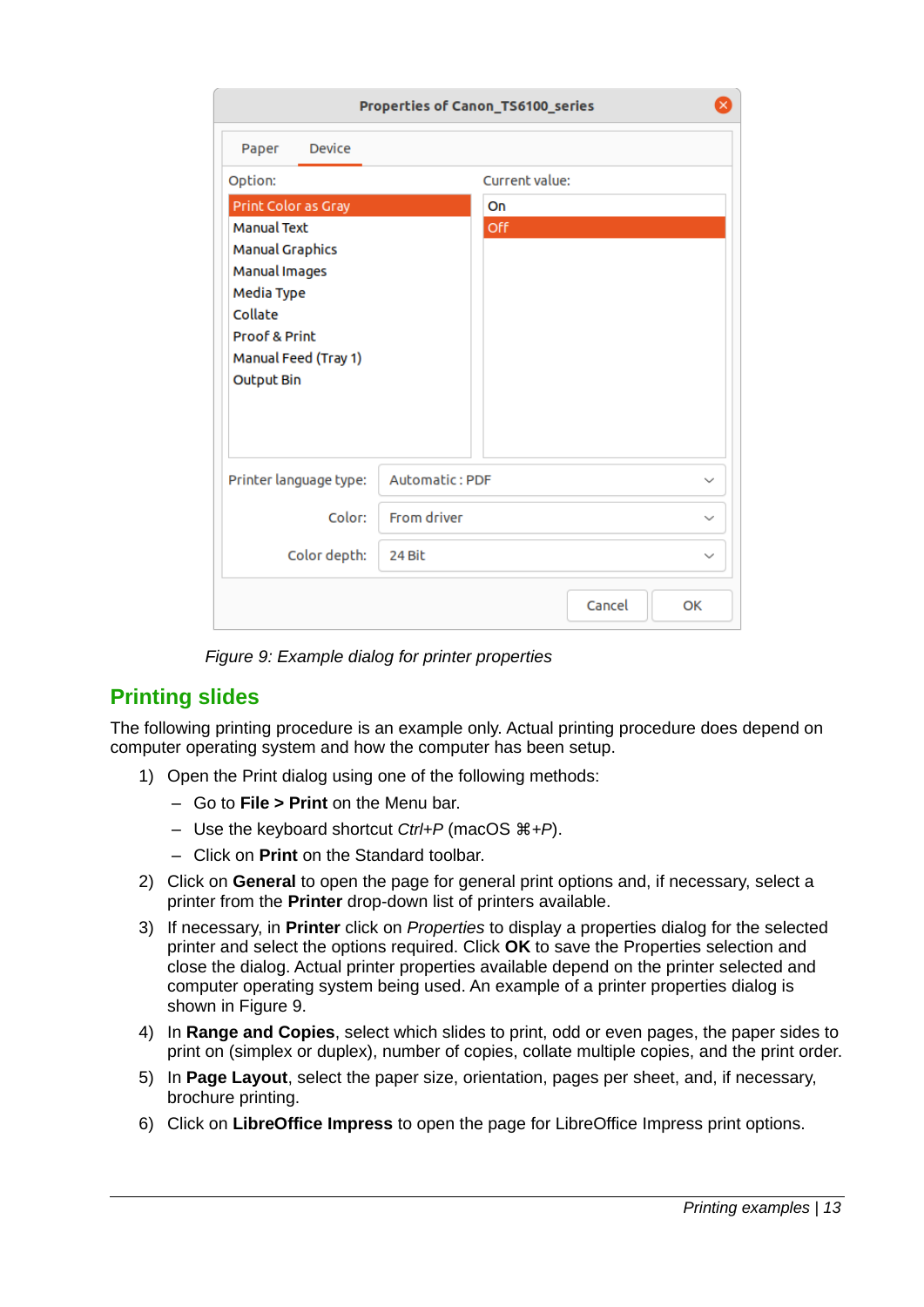- 7) In **Document**, select the document type, slides per page and the printing order from the drop-down lists.
- 8) In **Contents**, select whether to print slide name, date and time, and/or hidden pages.
- 9) In **Color**, select the type of color to print.
- 10) In **Size**, select the printed size, to fit on a printable page, to distribute on multiple sheets of paper, or tile sheet of paper with repeated slides.
- 11) Click **OK** to print the slides and close the Print dialog.

#### <span id="page-13-1"></span>**Brochure printing**

Slides can be printed so that, when printed, the slides are in the correct order to form a booklet or brochure.

The printer procedures below are only examples. Actual printing procedure depends on the computer operating system and type of printer being used. It is best to experiment to find the correct method for brochure printing.

#### <span id="page-13-0"></span>*Single sided printing*

The following procedure is an example of how to create a brochure or booklet using a printer that is only capable of printing single sided.

- 1) Open the Print dialog using one of the following methods:
	- Go to **File > Print** on the Menu bar.
	- Use the keyboard shortcut *Ctrl+P* (macOS ⌘*+P*).
	- Click on **Print** on the Standard toolbar.
- 2) Click on **General** to open the page for general print options and, if necessary, select a printer from the **Printer** drop-down list of printers available.
- 3) Click on **Properties** to open the printer properties dialog for the printer being used and check the printer is set to the same page orientation as specified for the page setup for the slides. Usually page orientation does not matter, but it is important for brochures.
- 4) Click **OK** to close the properties dialog and return to the Print dialog.
- 5) In **Range and Copies**, select *All Slides*. A minimum of four slides is required to create a brochure.
- 6) In **Range and Copies**, select the *Number of copies* required to match the required number of brochures.
- 7) In **Layout**, select *Brochure*.
- 8) In **Range and Copies**, select *Even slides* option in *Include*.
- 9) Click **OK** to print the even slides in the presentation.
- 10) Take the printed slides out of the printer and put them back into the printer in the correct orientation to print on the other side of the paper. It maybe necessary to experiment and find out what the correct arrangement is for the printer being used.
- 11) In **Range and Copies**, select *Odd slides* option in *Include*.
- 12) In **Range and Copies**, select the same *Number of copies* used for printing the even slides.
- 13) Click **OK** to print the odd slides in the presentation and close the Print dialog.
- 14) Assemble the brochures and bind them, if necessary.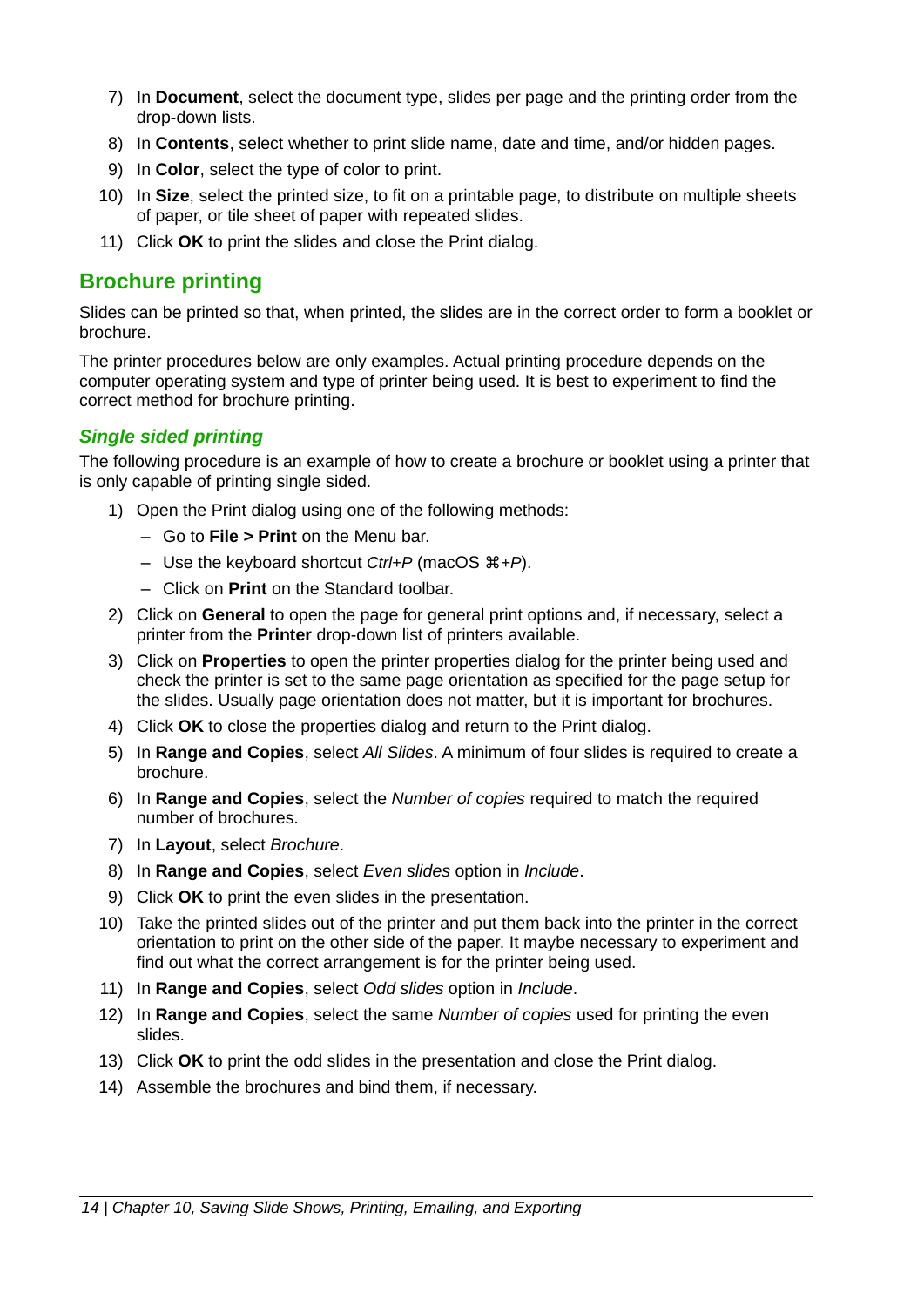#### <span id="page-14-3"></span>*Double sided or duplex printing*

Printing a brochure on a printer that is capable of double sided or duplex printing makes the task of creating brochures a lot simpler.

- 1) Open the Print dialog using one of the following methods:
	- Go to **File > Print** on the Menu bar.
	- Use the keyboard shortcut *Ctrl+P* (macOS ⌘*+P*).
	- Click on **Print** on the Standard toolbar.
- 2) Click on **General** to open the page for general print options and, if necessary, select a printer from the **Printer** drop-down list of printers available.
- 3) Click on **Properties** to open the printer properties dialog for the printer being used and check the printer is set to the same page orientation as specified for the page setup for the slides. Usually page orientation does not matter, but it is important for brochures.
- 4) Click **OK** to close the properties dialog and return to the Print dialog.
- 5) In **Range and Copies**, select *All Slides*. A minimum of four slides is required to create a brochure.
- 6) In **Range and Copies**, select *Print on both sides (duplex long edge)* or *Print on both sides (duplex short edge)* option. Normally, long edge binding is used for portrait printing and short edge binding is used for landscape printing.
- 7) In **Range and Copies**, select the *Number of copies* required to match the required number of brochures.
- 8) In **Range and Copies**, select the *Collate* option. This option is only active when printing multiple copies of the same document.
- 9) In **Layout**, select *Brochure*.
- 10) Click **OK** to close to the Print dialog and print the required number of pages for the brochures.
- 11) If necessary, bind the brochures to match either long edge or short edge binding.

# <span id="page-14-2"></span>**Emailing**

LibreOffice provides two methods of emailing an Impress slide show as an attachment in ODP format or PDF format directly from the Impress module. For more information on emailing LibreOffice documents, see the *Getting Started Guide*.



There must be a default email program available for the LibreOffice emailing facility to work correctly.

#### <span id="page-14-1"></span>**ODP format**

- 1) Make sure the presentation file is open in Impress.
- 2) Go to **File > Send > Email Document** on the Menu bar and the default email program opens with the presentation file already attached to the email.
- 3) Enter the name of the recipient, subject line, and message then send the email.

#### <span id="page-14-0"></span>**PDF format**

1) Make sure the presentation file is open in Impress.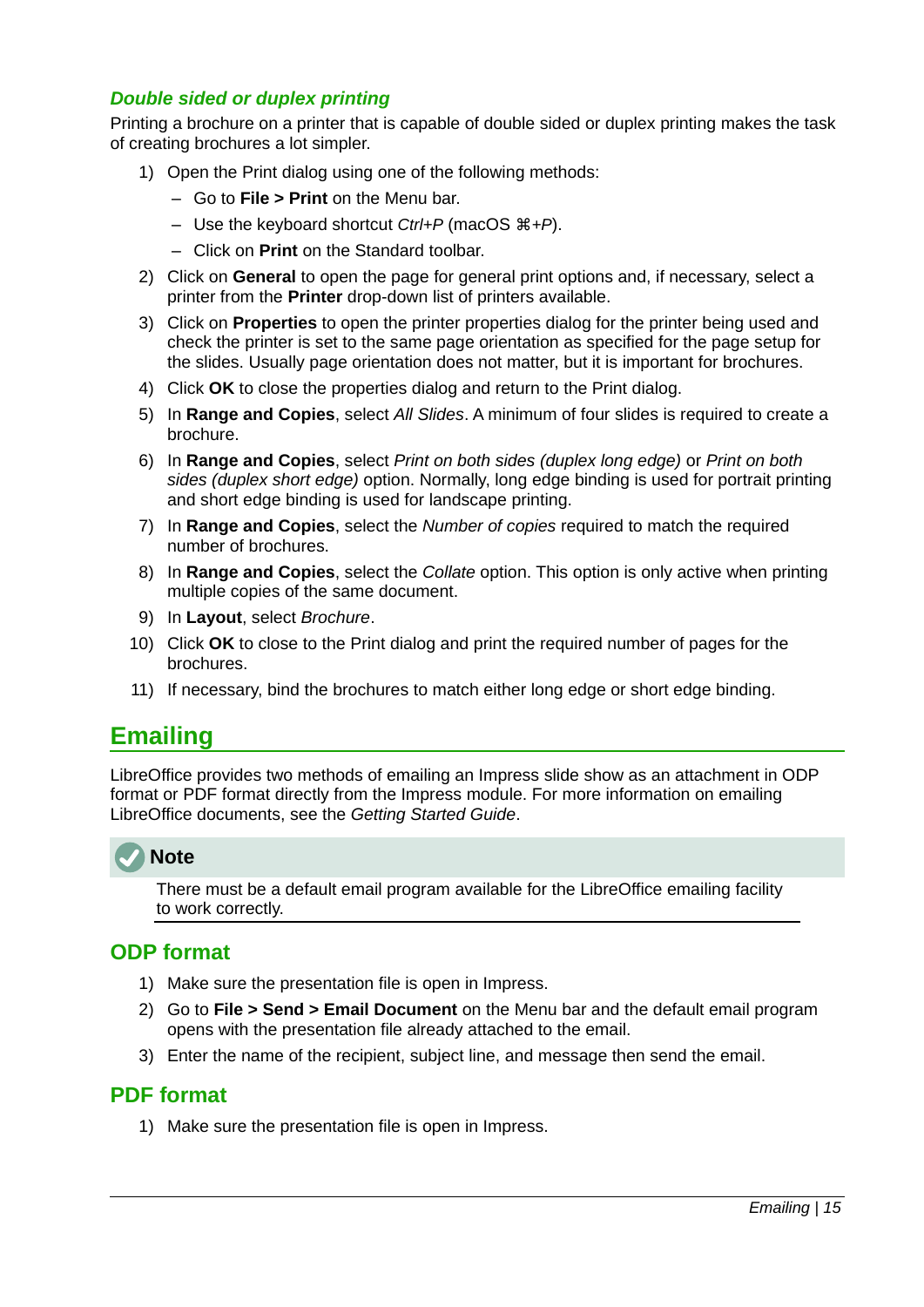| <b>PDF Options</b>                                                                                                                                                                                            |                |       |                        |                                                                                                                                                                                                                                                                                                             |                        |      |
|---------------------------------------------------------------------------------------------------------------------------------------------------------------------------------------------------------------|----------------|-------|------------------------|-------------------------------------------------------------------------------------------------------------------------------------------------------------------------------------------------------------------------------------------------------------------------------------------------------------|------------------------|------|
| <b>Initial View</b><br>General                                                                                                                                                                                | User Interface | Links | Security               | Digital Signatures                                                                                                                                                                                                                                                                                          |                        |      |
| Range<br><b>O</b> All<br>Slides:<br>Selection<br>View PDF after export<br><b>Images</b><br>Lossless compression<br>O JPEG compression Quality:<br>Reduce image resolution<br>Watermark<br>Sign with watermark | 90%<br>300 DPI |       | $^{+}$<br>$\checkmark$ | General<br>Hybrid PDF (embed ODF file)<br>Archive (PDF/A, ISO 19005)<br>PDF/A version:<br>Universal Accessibility (PDF/UA)<br>Tagged PDF (add document structure)<br>Create PDF form<br>Submit format:<br>Allow duplicate field names<br><b>Structure</b><br>Export outlines<br>Comments as PDF annotations | PDF/A-3b<br><b>FDF</b> |      |
| Help                                                                                                                                                                                                          |                |       |                        | Export notes pages<br>Export only notes pages<br>Export hidden pages<br>Export automatically inserted blank pages<br>Use reference XObjects                                                                                                                                                                 | Cancel                 | Send |

<span id="page-15-2"></span>*Figure 10: PDF Options dialog*

- 2) Go to **Format > Send > Email as PDF** on the Menu bar and the PDF Options dialog (Figure [10](#page-15-2)) opens.
- 3) If necessary, select the required PDF options to create a PDF version of the slide show. Normally, the default options already selected are sufficient to create a PDF file that the email recipient will be able to open.
- 4) Click on **Send** to close the PDF Options dialog and the default email program opens with the PDF file already attached to the email.
- 5) Enter the name of the recipient, subject line, and message then send the email.

# <span id="page-15-1"></span>**Exporting**

Impress can export presentations in the PDF format as well as other file formats. The PDF format is a standard file format for file viewing and is ideal for sending the file to someone who can only view a slide show file using a PDF viewer.

For more information on exporting LibreOffice documents, see the *Getting Started Guide*.

## <span id="page-15-0"></span>**Quick PDF export**

- 1) Make sure the presentation file is open in Impress.
- 2) Use one of the following methods to export the file as a PDF file and open a file browser window.
	- Click on **Export Directly as PDF** on the Standard toolbar.
	- Go to **File > Export As > Export Directly as PDF** on the Menu bar.
- 3) In the file browser window, navigate to the folder where the PDF file is to be saved.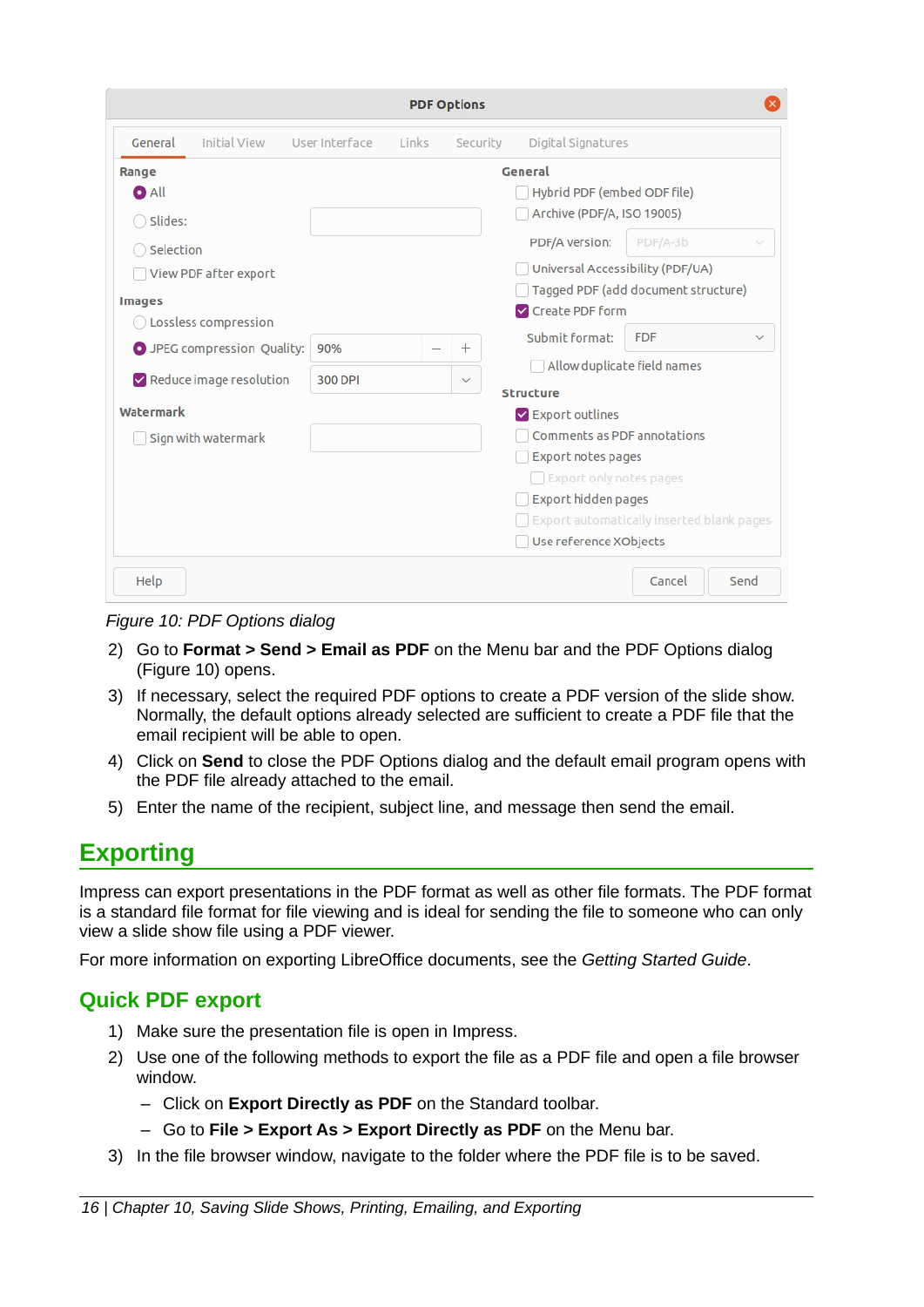- 4) In the *Name* text box, enter a filename for the PDF file or use the filename that is displayed in this text box. The file format is fixed as PDF and cannot be changed.
- 5) Click on **Save** to save the slide show file as a PDF file and close the file browser window.

#### <span id="page-16-1"></span>**PDF export**

For more control over the content and quality of a PDF file, it is recommended to use the PDF Options dialog. For more information on the options available when exporting a slide show as a PDF file, see the *Getting Started Guide*.

- 1) Make sure the slide show file is open in Impress.
- 2) Go to **File > Export as PDF** on the Menu bar to open the PDF Options dialog.
- 3) Using the various pages in the PDF Options dialog, select the options required for the PDF file. For more information, see the *Getting Started Guide*.
- 4) Click on **Export** to open a file browser window.
- 5) In the file browser window, navigate to the folder where the PDF file is to be saved.
- 6) In the *Name* text box, enter a filename for the PDF file or use the filename that is displayed in this text box. The file format is fixed as PDF and cannot be changed.
- 7) Click on **Export** to save and export the file to the selected location.

#### <span id="page-16-0"></span>**Web pages (HTML) export**

Presentations can be exported as a series of web pages (HTML format) that can be viewed in any browser.



Exporting presentations as web pages (HTML) does not retain any animation effects or slide transitions.

1) Make sure the presentation file is open in Impress.

|                      | <b>HTML Export</b>                            |                        |
|----------------------|-----------------------------------------------|------------------------|
| <b>Assign Design</b> |                                               |                        |
| New design           |                                               |                        |
| Existing design      |                                               |                        |
|                      |                                               |                        |
|                      |                                               |                        |
|                      |                                               |                        |
|                      |                                               |                        |
|                      |                                               |                        |
|                      |                                               |                        |
|                      |                                               |                        |
|                      |                                               |                        |
|                      | Select an existing design or create a new one | Delete Selected Design |

<span id="page-16-2"></span>*Figure 11: HTML Export dialog – Assign Design page*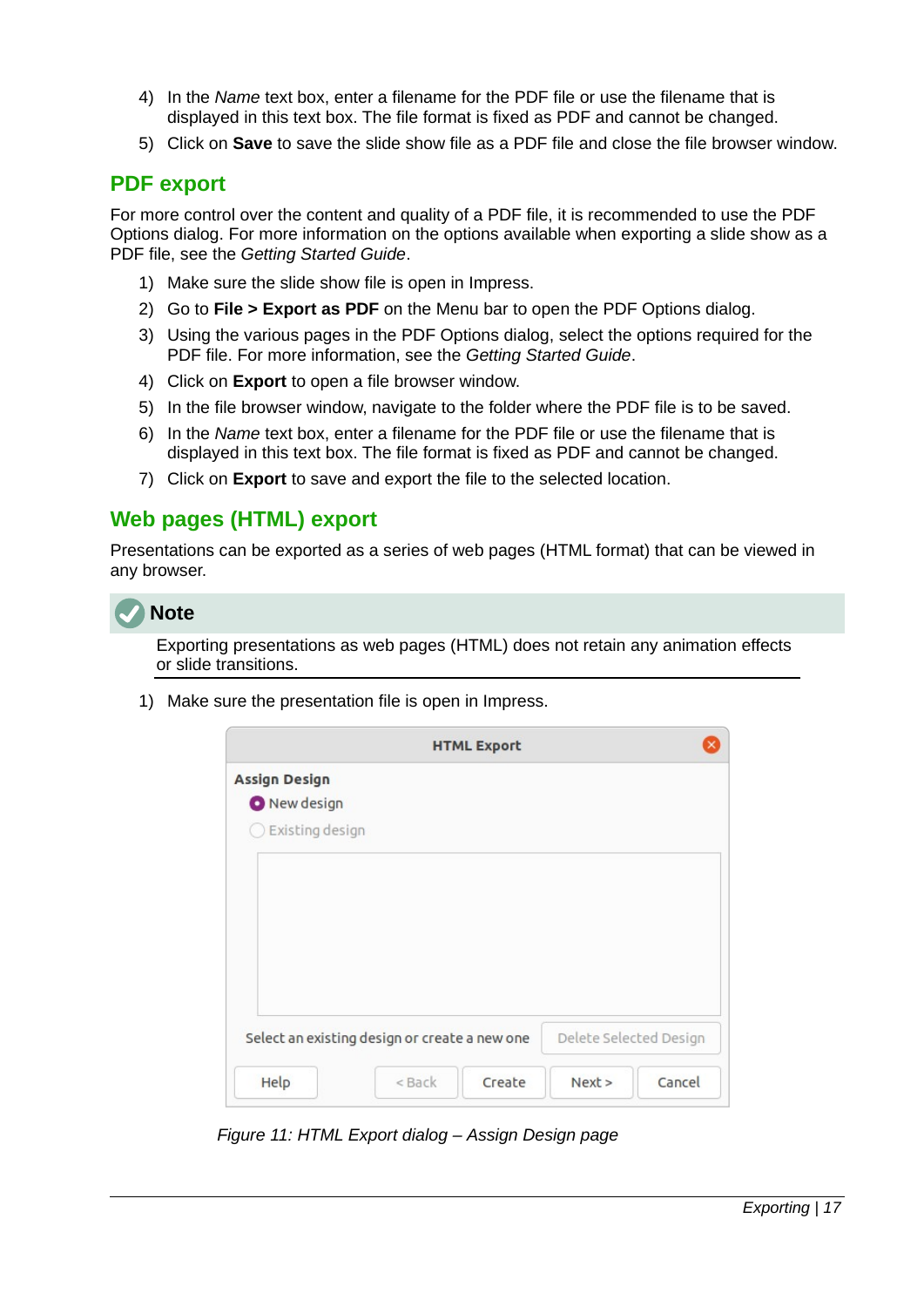| <b>HTML Export</b>               |                          |  |  |  |
|----------------------------------|--------------------------|--|--|--|
| <b>Publication Type</b>          | <b>Options</b>           |  |  |  |
| Standard HTML format             | Create title page        |  |  |  |
| <b>Standard HTML with frames</b> | Show notes               |  |  |  |
| Single-document HTML             |                          |  |  |  |
| Automatic                        |                          |  |  |  |
| WebCast                          |                          |  |  |  |
|                                  |                          |  |  |  |
| < Back<br>Help                   | Cancel<br>Next<br>Create |  |  |  |

<span id="page-17-0"></span>*Figure 12: HTML Export dialog - Publication Type page*

- 2) Create a folder to contain the HTML pages that are generated and select the folder as the destination for the HTML pages.
- 3) Go to **File > Export** on the menu bar to open a file browser window and navigate to where the HTML version of the presentation is going to be saved.
- 4) Enter a name for the HTML file in the *Name* text box at the top of the file browser window.
- 5) At the bottom of the file browser window, select *HTML Document (Impress) (.html; .htm)* format from the drop-down list.
- 6) Click on **Save** and the HTML Export dialog opens at the **Assign Design** page (Figure [11](#page-16-2)).
- 7) Select a design for all of the HTML pages, either from an existing design or by creating a new design. If there is no previously saved design available, the *Existing Design* option is not available.
- 8) Click on **Next** to select the publication type to use for creating the web pages, as shown in Figure [12](#page-17-0). The available options change depending on publication type selected.
	- **Standard HTML format** one page for each slide with navigation links to move from slide to slide.
	- **Standard HTML with frames** one page with a navigation bar on the left-hand side and uses slide title as navigation links. Click on links to display pages in right-hand side.
	- **Single-document HTML** creates one HTML document from the slide show.
	- **Automatic** one page for each slide with each page set with the refresh meta tag so a browser automatically cycles from one page to the next.
	- **WebCast** generates an ASP or Perl application to display the slides. Currently, LibreOffice has no direct support for PHP.
- 9) Click on **Next>** to select the format for saving images (PNG, GIF or JPG) and the monitor resolution used from the options available in **Monitor Resolution**, as shown in Figure [13.](#page-18-0) When selecting a monitor resolution, consider what type of display users may have. For example, if high resolution is selected, then users with a medium-resolution display has to scroll sideways to see the entire slide.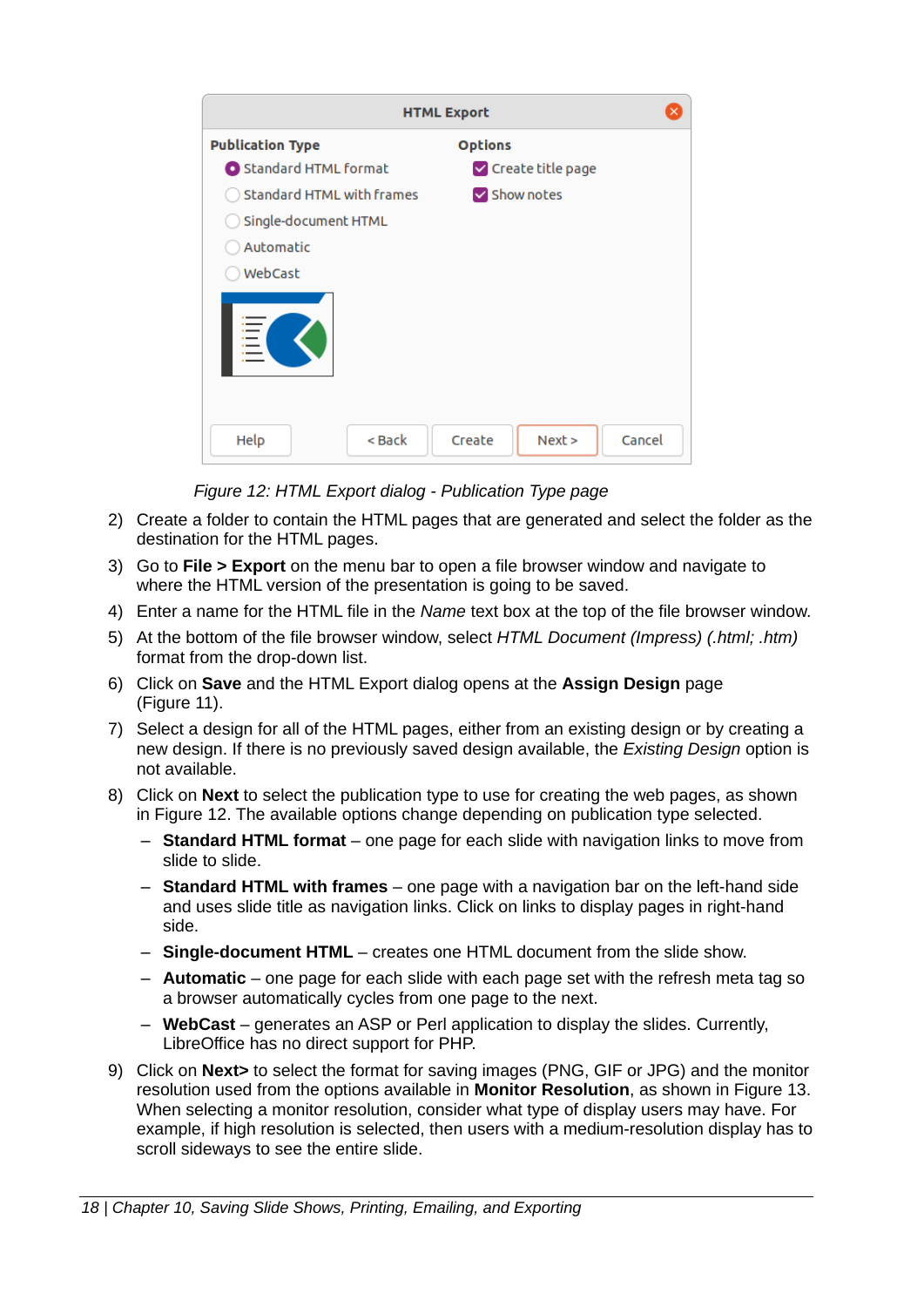<span id="page-18-0"></span>*Figure 13: HTML Export dialog - Save Images As page*

| <b>HTML Export</b>                          |                                         |  |  |  |
|---------------------------------------------|-----------------------------------------|--|--|--|
| <b>Information for the Title Page</b>       |                                         |  |  |  |
| Author:                                     | Peter Schofield                         |  |  |  |
| E-mail address:                             |                                         |  |  |  |
| Your homepage:                              |                                         |  |  |  |
| Additional information:                     | Test HTML version of Impress slide show |  |  |  |
|                                             |                                         |  |  |  |
|                                             |                                         |  |  |  |
|                                             |                                         |  |  |  |
| Link to a copy of the original presentation |                                         |  |  |  |
| Help                                        | Cancel<br>< Back<br>Create<br>Next      |  |  |  |

<span id="page-18-1"></span>*Figure 14: HTML Export dialog - Title page*

- 10) Click on **Next>** and enter the details for a title page (Figure [14](#page-18-1)), such as name of the author, e-mail address and home page, along with any additional information that maybe required. This page does not display if the *Create title page* option was not selected when selecting **Publication Type**.
- 11) Click on **Next>** to select the style of navigation buttons to use when moving from one page to another from the options available in **Select Button Style** (Figure [15](#page-19-2)). If buttons are not being used, make sure *Text only* is selected.
- 12) Click on **Next>** to select the color scheme for the web pages from the options available in **Select Color Scheme** (Figure [16](#page-19-1)). Available schemes include the existing scheme for the presentation, one based upon browser colors, and a user-defined scheme. A new scheme can be saved so that it appears on the first page of the HTML export wizard.
- 13) Click on **Create** to generate the HTML files. If this is a new design, a dialog opens to save the design for future use.